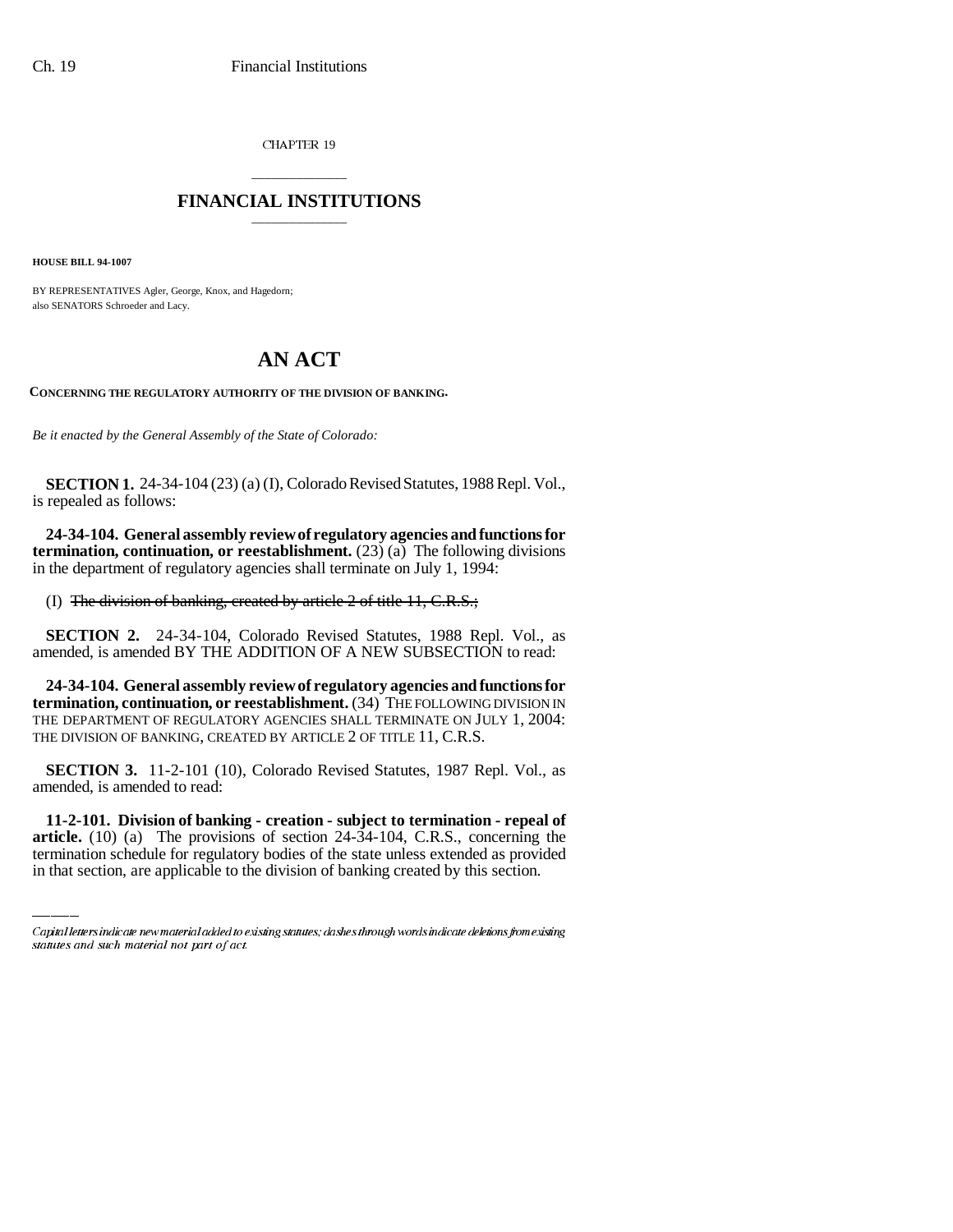(b) This article is repealed, effective  $J_{\text{t}}/J_{\text{t}}$ , 1994 JULY 1, 2004.

**SECTION 4.** 11-2-102 (2), Colorado Revised Statutes, 1987 Repl. Vol., as amended, is amended to read:

**11-2-102. Banking board.** (2) (a) There shall be four members who during their tenure are, and shall remain, executive officers of state banks and shall have not less than five years' practical experience as an active executive officer of a bank.

(a.1) There shall be one member who during his OR HER tenure is, and shall remain, the executive officer of an industrial bank.

(a.2) There shall be one member who during his OR HER tenure is, and shall remain, the executive officer of a trust company.

(b) There shall also be two members to serve as public members of the banking board who shall have expertise in finance through their current experience in business, industry, agriculture, or education.

(c) Not more than one banker member of the banking board appointed pursuant to paragraph (a) of this subsection (2) shall be from any one congressional district, and of the four state bank members and the one industrial bank member and one trust company member of the banking board, not more than three shall be of the same major political party. The two nonbanker members of the banking board appointed pursuant to paragraph (b) of this subsection (2) shall not be appointed from the same congressional district, and not more than one of such members shall be of the same major political party. No member of the banking board shall have any interest, direct or indirect, in a bank in which another member of the banking board shall have HAS any such interest. Not more than one of the members shall be an executive officer or employee of any one bank holding company or affiliate thereof.

(d) Of the eight members appointed under this subsection (2), at least one AND NOT MORE THAN TWO shall be appointed from each congressional district of the state, AND NOT MORE THAN FOUR SHALL BE OF THE SAME MAJOR POLITICAL PARTY. AT ALL TIMES, AT LEAST ONE MEMBER SHALL RESIDE WEST OF THE CONTINENTAL DIVIDE.

**SECTION 5.** 11-2-110, Colorado Revised Statutes, 1987 Repl. Vol., as amended, is amended to read:

**11-2-110. Commissioner's annual report - publications.** (1) The commissioner shall prepare and transmit annually, in the form and manner prescribed by the heads of the principal departments pursuant to the provisions of section 24-1-136, C.R.S., a report accounting to the governor and the general assembly for the efficient discharge of all responsibilities assigned by law or directive to the division.

(2) The commissioner shall compile annually the text of all rules and regulations of general application of the banking board and commissioner as adopted or altered since the last compilation.

(3) The commissioner shall prepare an annual analysis of the state banks which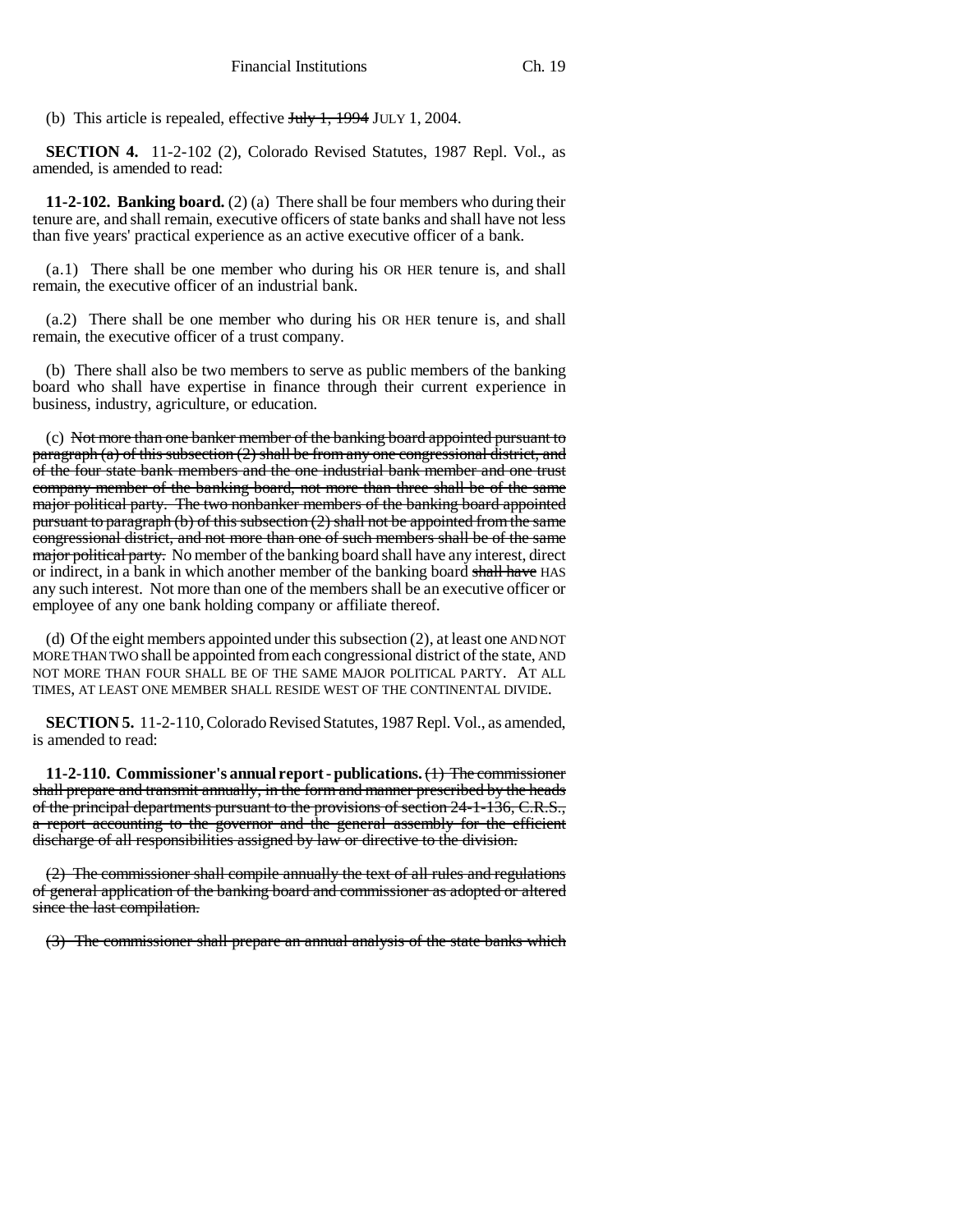shall include:

(a) A statement of the status and remaining assets and liabilities of each state bank in the possession of the banking board;

(b) A summary of all the changes occurring since his last previous report by reason of opening or closing state banks, mergers and conversions, increases and decreases in capital, and the like;

(c) A tabular statement of condition of each state bank as of the date of the most recent report of condition rendered to the commissioner;

(d) The names of the officers and directors of all state banks during the preceding year.

(4) Publications of the commissioner circulated in quantity outside the executive branch shall be issued in accordance with the provisions of section 24-1-136, C.R.S. FOR EACH CALENDAR YEAR, THE COMMISSIONER SHALL COMPILE AND PUBLISH AN ANNUAL REPORT IN SUCH FORM AND CONTAINING SUCH INFORMATION AS THE COMMISSIONER MAY DETERMINE NECESSARY TO REASONABLY SUMMARIZE THE OPERATIONS OF THE DIVISION DURING SUCH YEAR.

**SECTION 6.** 11-2-111 (3), Colorado Revised Statutes, 1987 Repl. Vol., as amended, is amended to read:

**11-2-111.** Records. (3) A copy of any document on file with the division which is certified by the official custodian for the banking board as being a true copy may be introduced in evidence as if it were the original. The banking board shall establish a schedule of fees for copies of documents. UPON REQUEST AND UPON PAYMENT OF SUCH REASONABLE CHARGES AS THE COMMISSIONER SHALL PRESCRIBE, THE COMMISSIONER SHALL FURNISH TO ANY PERSON A CERTIFIED COPY OF ANY DOCUMENT ON FILE WITH THE DIVISION WHICH IS A PUBLIC RECORD. SUCH CERTIFIED COPY SHALL BE ADMISSIBLE IN EVIDENCE IN LIEU OF THE ORIGINAL AND SHALL CONSTITUTE PRIMA FACIE EVIDENCE OF THE CONTENTS OF THE ORIGINAL.

**SECTION 7.** 11-2-117 (1) (a) (I), Colorado Revised Statutes, 1987 Repl. Vol., as amended, is amended to read:

**11-2-117. Assessment of civil money penalties by banking board.** (1) (a) (I) After notice and a hearing as provided in article 4 of title 24, C.R.S., and after making a determination that no other appropriate governmental agency has taken similar action against such person for the same act or practice, the banking board may assess against and collect a civil penalty from:

(A) Any person who has violated any final cease and desist order issued by the banking board pursuant to section 11-2-103 (7); and

(B) Any state bank which, or any executive officer, director, employee, agent, or other person participating in the conduct of the affairs of such bank who, violates or knowingly permits any person to violate any of the provisions of this code or any rule or regulation promulgated pursuant to this code, OR ENGAGES OR PARTICIPATES IN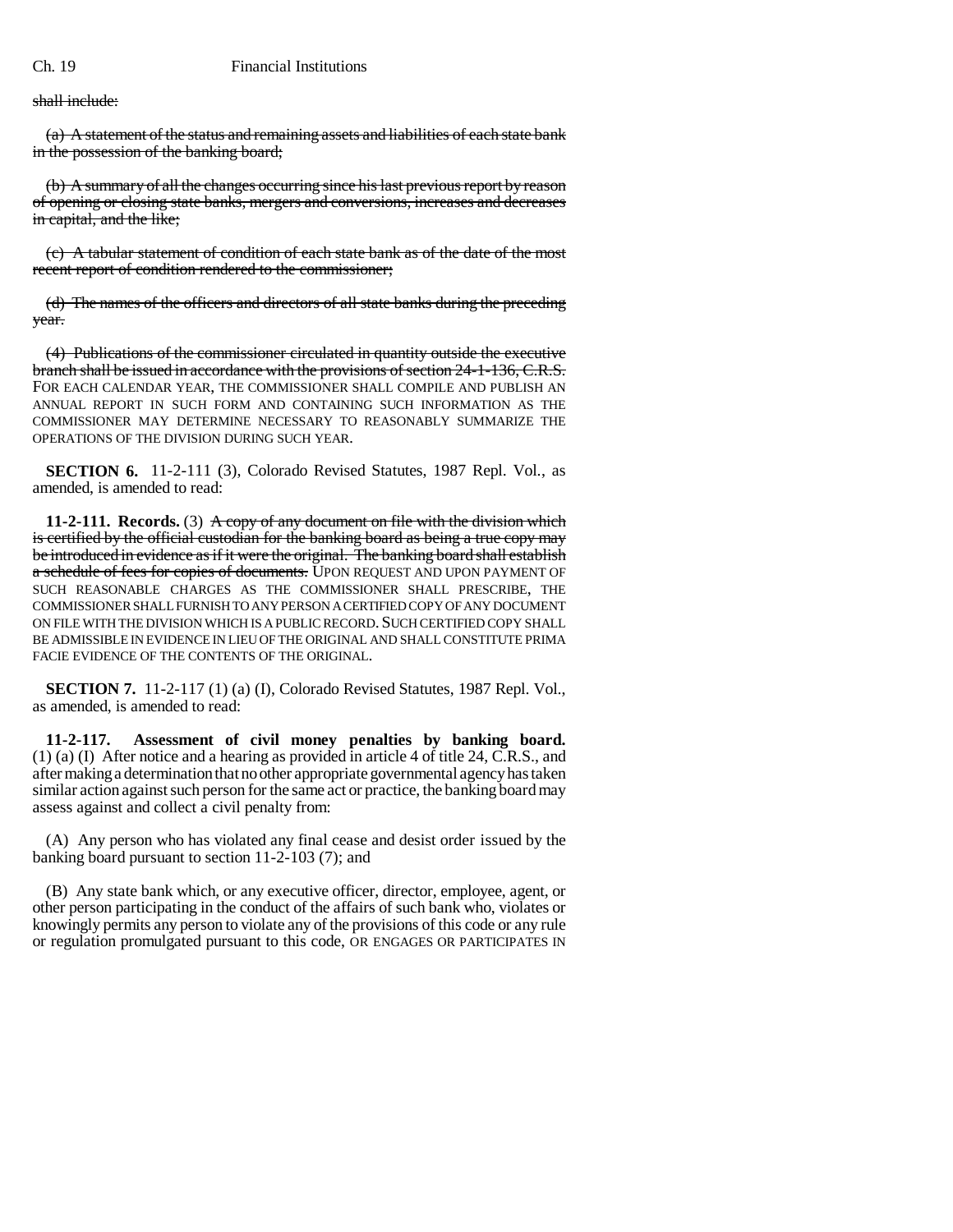Financial Institutions Ch. 19

ANY UNSAFE OR UNSOUND PRACTICE IN CONNECTION WITH A BANK. The civil money penalty shall not exceed one thousand dollars per day for each day such violation continues. This provision shall include, but not be limited to, the following violations: Making, or causing to be made, delinquent payment of assessments under section 11-2-114; submitting, or causing to be submitted, delinquent reports, including but not limited to call reports; or knowingly submitting, or causing to be submitted, to the banking board any report or statement which contains materially false or misleading information.

**SECTION 8.** 11-3-110 (1) (c), Colorado Revised Statutes, 1987 Repl. Vol., as amended, is amended to read:

**11-3-110. Procedure for granting or denying charter.** (1) Within sixty days following the filing of the completed application for charter, the commissioner shall make or cause to be made a careful investigation to determine that the following requirements have been met:

(c) That the persons who will serve as directors or officers, insofar as such persons are known, are qualified by character POSSESS THE QUALIFICATIONS and experience REQUIRED UNDER RULES PROMULGATED BY THE BANKING BOARD and that the qualifications and financial status of the incorporators, directors, officers, and persons in control of the bank, as defined in section 11-2-109 (4), are consistent with their responsibilities and duties;

**SECTION 9.** 11-3-114 (1), Colorado Revised Statutes, 1987 Repl. Vol., as amended, is amended to read:

**11-3-114. Directors and officers.** (1) The affairs of a state bank shall be managed by a board of directors which shall exercise its powers and be responsible for the discharge of its duties. The number of directors, not less than three nor more than twenty-five, shall be as fixed by the bylaws, and the number so fixed shall be the board, regardless of vacancies. At least three-fourths of the directors shall be citizens of the United States, two-thirds shall be residents of this state, and a majority shall reside within one hundred miles of the place of business of the bank, PROVIDED THAT IF THE BANK IS ORGANIZED SOLELY TO DO BUSINESS WITH OTHER FINANCIAL INSTITUTIONS, IS OWNED PRIMARILY BY THE FINANCIAL INSTITUTIONS WITH WHICH IT DOES BUSINESS, AND DOES NOT DO BUSINESS WITH THE GENERAL PUBLIC, AT LEAST THREE-FOURTHS OF THE DIRECTORS SHALL BE CITIZENS OF THE UNITED STATES AND A MAJORITY SHALL BE RESIDENTS OF THIS STATE. A director need not own shares. No director may serve who has been convicted of fraud involving any financial institution or of a felony, but the banking board may waive this provision regarding a felony if it determines that the particular felony does not jeopardize the person's ability to act as a director. A director who is disqualified may be removed by the board of directors or by the banking board. No action taken by a director prior to his resignation or removal shall be subject to attack on the ground of his disqualification.

**SECTION 10.** 11-6.4-103 (7), Colorado Revised Statutes, 1987 Repl. Vol., as amended, is amended to read:

**11-6.4-103. Acquisition of control of bank holding companies and banks by bank holding companies in different states.** (7) An out-of-state bank holding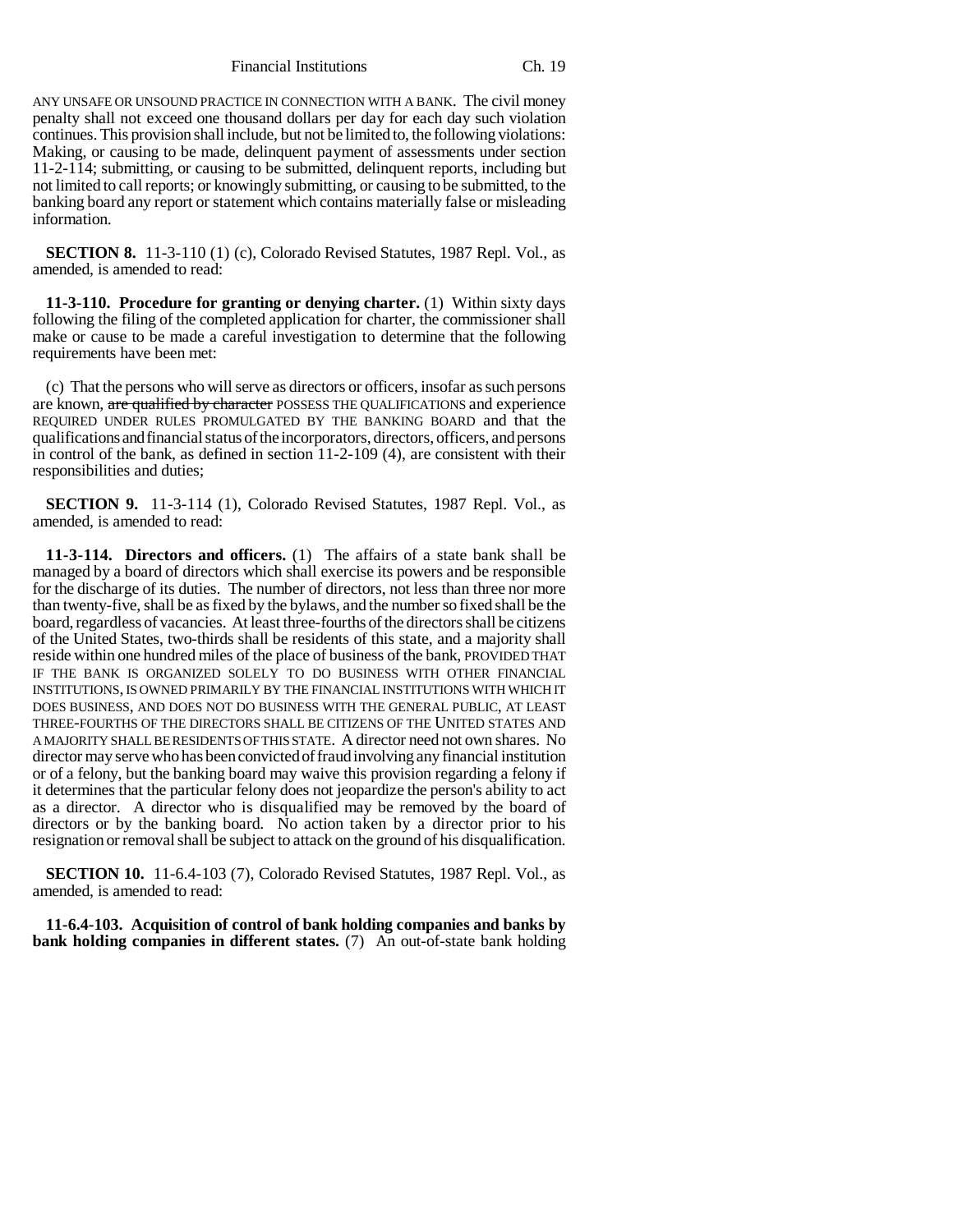## Ch. 19 Financial Institutions

company may not acquire control of a Colorado bank holding company or Colorado bank if UNLESS immediately before such acquisition such out-of-state bank holding company has in the aggregate a ratio of total capital to total assets of less than six percent. For the purpose of this subsection (7), if the federal bank holding company act or the regulations, interpretations, and guidelines of the federal reserve board thereunder specify from time to time a minimum ratio of total capital to total assets of greater than six percent, then such greater percentage shall control. If the federal reserve board reduces the ratio below six percent or eliminates the ratio altogether, the ratio governing this subsection (7) shall remain at six percent and the general assembly shall review the ratio and definitions in this subsection (7) no later than the next regular session of the general assembly. For the purpose of this subsection (7), "total capital" means "total capital" as defined under the federal bank holding company act and regulations, interpretations, and guidelines issued by the federal reserve board thereunder, including Appendix A to 12 C.F.R. section 225, in effect on January 1, 1988, or as modified thereafter, or as modified by a substituted term. For the purpose of this subsection (7), total capital and total assets shall be determined based upon the public reports most recently filed with the appropriate federal regulatory agency SUCH CAPITAL AS THE BANKING BOARD MAY REQUIRE BY RULE AND REGULATION.

**SECTION 11.** 11-22-115.1 (1) (a) (I), Colorado Revised Statutes, 1987 Repl. Vol., as amended, is amended to read:

**11-22-115.1. Assessment of civil money penalties by banking board.** (1) (a) (I) After notice and a hearing as provided in article 4 of title 24, C.R.S., and after making a determination that no other appropriate governmental agency has taken similar action against such person for the same act or practice, the banking board may assess against and collect a civil penalty from:

(A) Any person who has violated any final cease and desist order issued by the banking board pursuant to section 11-22-109 (5) (d); and

(B) Any industrial bank which, or any executive officer, director, employee, agent, or other person participating in the conduct of the affairs of such industrial bank who, violates or knowingly permits any person to violate any of the provisions of this article or any rule or regulation promulgated pursuant to this article, OR ENGAGES OR PARTICIPATES IN ANY UNSAFE OR UNSOUND PRACTICE IN CONNECTION WITH AN INDUSTRIAL BANK. The civil money penalty shall not exceed one thousand dollars per day for each day such violation continues. This provision shall include, but need not be limited to, the following violations: Making, or causing to be made, delinquent payment of assessments under this section; submitting, or causing to be submitted, delinquent reports, including but not limited to call reports; or knowingly submitting, or causing to be submitted, to the banking board any report or statement which contains materially false or misleading information.

**SECTION 12.** 11-23-119.1 (1) (a) (I), Colorado Revised Statutes, 1987 Repl. Vol., as amended, is amended to read:

**11-23-119.1. Assessment of civil money penalties by banking board.** (1) (a) (I) After notice and a hearing as provided in article 4 of title 24, C.R.S., and after making a determination that no other appropriate governmental agency has taken